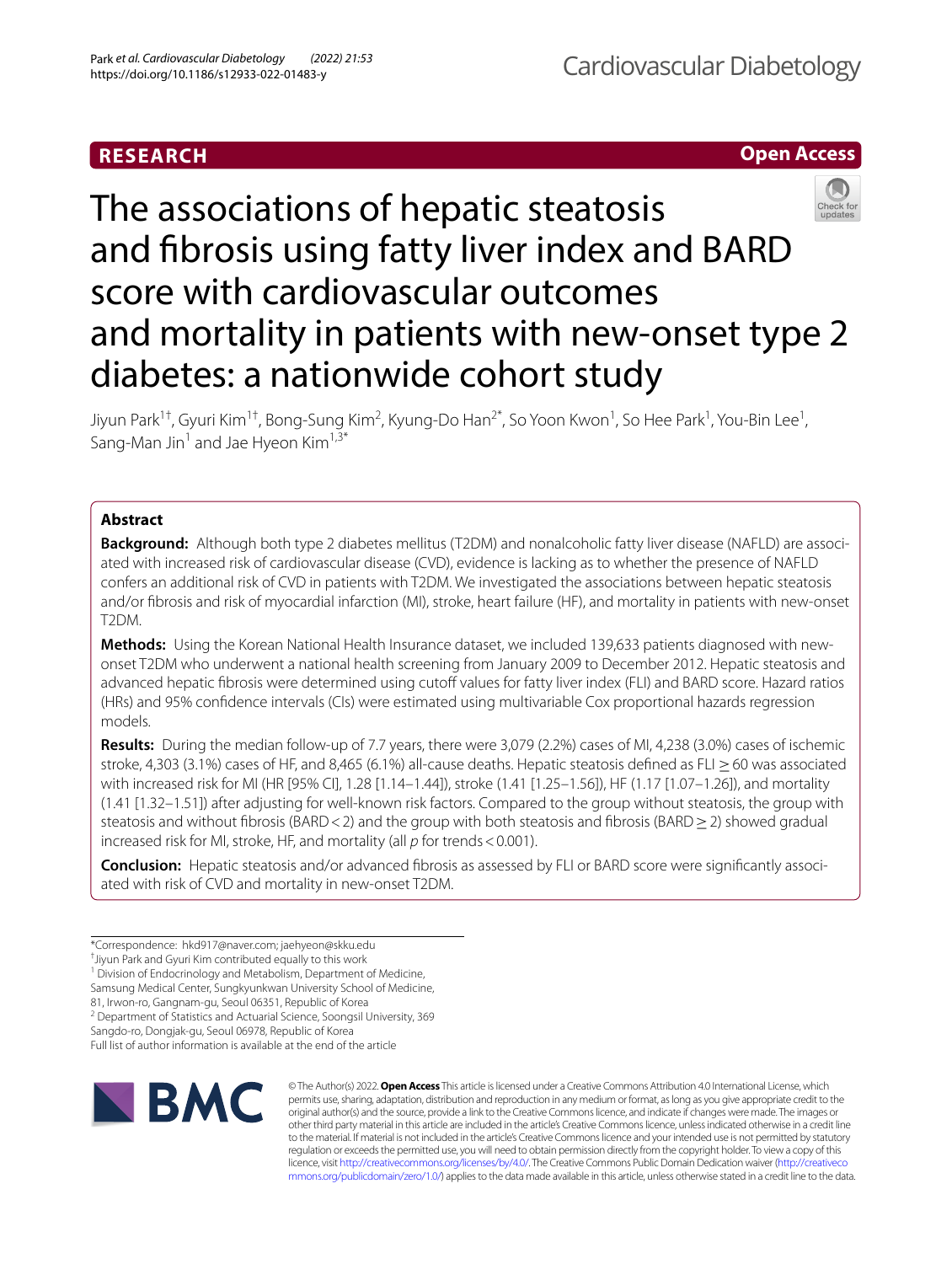**Keywords:** BARD score, Cardiovascular disease, Fatty liver index, Mortality, New-onset type 2 diabetes

### **Background**

Nonalcoholic fatty liver disease (NAFLD) is a metabolic liver disease that is strongly associated with insulin resistance and obesity. NAFLD is one of the important risk factors for type 2 diabetes mellitus (T2DM) and is also a consequence of T2DM; they commonly co-exist, and their relationship is considered bidirectional [\[1](#page-7-0)]. NAFLD is more prevalent in patients with T2DM (40– 70%) compared to 10–30% in the general population [\[2](#page-7-1), [3\]](#page-7-2). Although the mechanism remains unknown, patients with T2DM are more susceptible to adverse hepatic outcomes including fbrosis, cirrhosis, and hepatocellular carcinoma  $[4]$  $[4]$ . Therefore, the presence of NAFLD should be considered in patients with T2DM since they are at high risk for disease progression [\[5](#page-7-4)]. Because both NAFLD and T2DM contribute to cardiovascular disease (CVD) and mortality  $[6–8]$  $[6–8]$  $[6–8]$ , it is possible that co-existent NAFLD and T2DM is associated with a higher CVD risk. However, few studies have evaluated the efect of NAFLD on CVD in T2DM. Therefore, the association between NAFLD and CVD independent of diabetes has not been determined. Furthermore, whether the population with hepatic steatosis and/or fbrosis at the time of diagnosis of T2DM has higher rates of CVD or mortality has not been evaluated.

Liver biopsy and imaging studies are the gold standard diagnostic tools for hepatic steatosis and fbrosis. However, because they are not available or feasible for use in large epidemiological studies, non-invasive assessments are preferred in these settings to identify hepatic steatosis and fbrosis [[5\]](#page-7-4). Fatty liver index (FLI) and BARD score are biomarkers for predicting hepatic steatosis and fbrosis, respectively, and their associations with CVD have been validated in previous studies including the general population [\[2](#page-7-1), [9](#page-8-1), [10\]](#page-8-2). Several studies evaluating the association between FLI and CVD included patients with and without diabetes. Despite subgroup analysis stratifed by diabetes, it is unknown whether the association between FLI and CVD for those patients is independent of diabetes because duration and therapy for diabetes were not considered. In addition, no longitudinal study has investigated the association between hepatic fbrosis using BARD score and CVD or mortality in newly diagnosed T2DM as a large-scale nationwide study.

In this study, we evaluated the associations of hepatic steatosis assessed by FLI and/or fbrosis assessed by BARD score with the risk of incident myocardial infarction (MI), stroke, heart failure (HF), and mortality in new-onset T2DM patients.

# **Methods**

# **Data source and study population**

In this study, we used Korean National Health Insurance (NHIS) datasets of claims and preventive health checkups in Korea from January 2009 to December 2012. The claims dataset ofers information about diagnosis statements based on International Classifcation of Disease, 10th revision (ICD-10) codes and prescriptions. The South Korean government manages a public medical insurance system and provides a health check-up every two years, along with questionnaires on lifestyle and behaviors including alcohol consumption. Anthropometric and laboratory measurements are incorporated into the health check-up dataset. Detailed methods regarding these measurements were described in previous research [[11,](#page-8-3) [12\]](#page-8-4). Among the individuals who underwent a health examination between 2009 and 2012, we included only patients with new-onset T2DM who started taking diabetic medication within one year of their health checkup [[13\]](#page-8-5). T2DM was defned as at least one claim per year using ICD-10 codes E11 to E14 and at least one claim per year for prescription of antidiabetic medication or by a fasting glucose level of at least 126 mg/dL. Among 2,746,079 patients with T2DM between 2009 and 2012, individuals younger than 20 years and those who had a prescription record for insulin and/or at least one oral hypoglycemic agent prior to the health examination were excluded. Only the patients who initiated diabetic medication within one year of their health examination under the ICD-10 codes E11-14 were included. Among the 251,359 newly diagnosed T2DM patients, 111,726 with the following criteria were excluded: hepatitis or liver disease other than NAFLD; consumed alcohol  $\geq$  30 g/ day; MI, stroke, HF, any cancer, rheumatic mitral valve disease, or cardiac/vascular implants or grafts; or missing data. Finally, 139,633 patients were included in our study (electronic supplementary material [ESM] Fig. [1](#page-2-0)). This study was approved by the Institutional Review Board of Samsung Medical Center (Approval No. SMC 2021-09- 102), Seoul, Republic of Korea, who granted an exemption to the need for informed consent because all data provided by the NHIS to researchers were de-identifed.

### **Measurements and defnitions of variables**

Information on current smoking, alcohol consumption, and regular exercise was collected from self-reported questionnaires. Smoking was defned as never-smoker, former-smoker, or current-smoker. Alcohol history was classified as none, mild drinker  $\langle 30 \text{ g} \rangle$  of alcohol/day,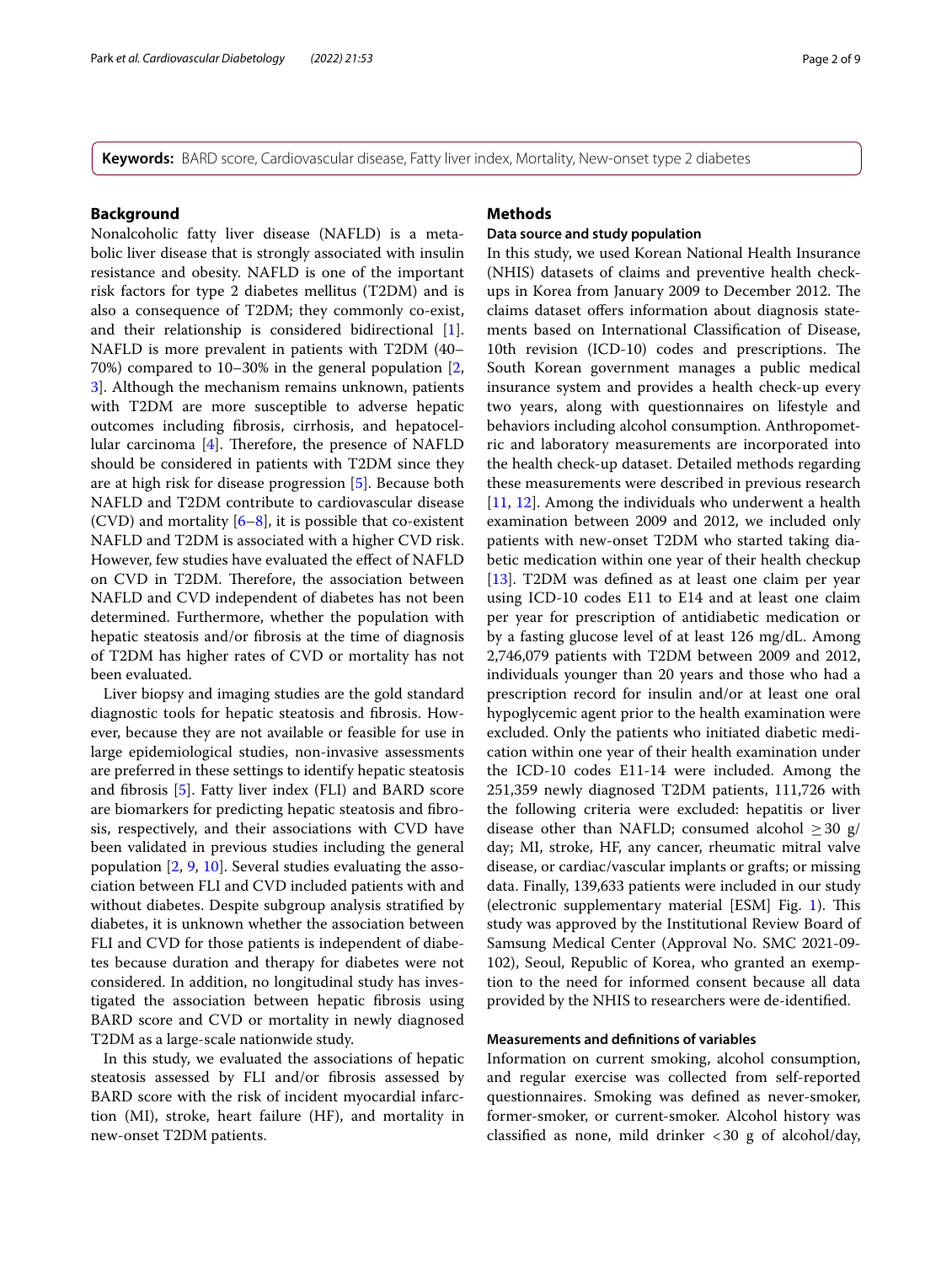

<span id="page-2-0"></span>or heavy drinker  $>$  30 g of alcohol/day [[14,](#page-8-6) [15](#page-8-7)]. Regular exercise was defned as high intensity of activity performed for at least 20 min at least three times per week or moderate intensity of activity performed for at least 30 min at least fve times per week [[16](#page-8-8)]. Low income level was regarded as the lowest 20% of the total population based on monthly income [\[17](#page-8-9)]. Body mass index (BMI) was defned as weight in kilograms divided by the square of height in meters (kg/m<sup>2</sup>). Oral hypoglycemic agents included metformin, sulfonylurea, meglitinides, thiazolidinedione, dipeptidyl peptidase-4 inhibitor, and α-glucosidase inhibitor. Hypertension was defned as at least one claim per year using ICD-10 codes I10 or I11 and at least one claim per year for prescription of antihypertensive agents or by a systolic/diastolic blood pressure of at least 140/90 mmHg. Dyslipidemia was defned as at least one claim per year using ICD-10 code E78 and at least one claim per year for prescription of a lipid-lowering agent or by a total cholesterol level of at least 240 mg/ dL [[11\]](#page-8-3).

# **Defnitions of hepatic steatosis and advanced hepatic fbrosis**

FLI, used to defne hepatic steatosis, was calculated according to the following equation:  $(e^{0.95 \times \log_e (\text{triglycer-} \cdot \cdot)})$ ide) + 0.139 × BMI + 0.718 × log (gamma−glutamyl transferase) + 0.053 × waist circumference – 15.745)/ $(1+e^{0.95 \times \log_{e} (\text{triglyceride})} + 0.139 \times$  $\text{BMI} + 0.718 \times \text{log}$  (gamma–glutamyl transferase) + 0.053 × waist circumference – 15.745) × 100. The subjects were classified into three groups: FLI  $\geq$  60, NAFLD; 30–59, intermediate group; and FLI <30, no NAFLD  $[18]$  $[18]$ . Among patients with NAFLD (FLI $\geq$  60 points), the presence of advanced liver fbrosis was defned based on the BARD score, which was calculated by assigning points for the presence of an AST/ALT ratio  $\geq$  0.8 (two points), BMI  $\geq$  28 kg/m<sup>2</sup> (one point), and DM (one point), where a total score of two to four points indicates advanced hepatic fbrosis [\[19](#page-8-11)].

### **Defnitions of CV events**

The study endpoint was development of MI, ischemic stroke, HF, or mortality. MI was defned as hospitalization with an ICD-10 code I21 or I22, and ischemic stroke was defned as ICD-10 code I63 or I64 during hospitalization with claims for brain imaging such as magnetic resonance imaging or computed tomography [\[9](#page-8-1), [20](#page-8-12)]. HF was defned as hospitalization with ICD-10 code I50. The study population was followed from baseline to date of death or cardiovascular event or until December 31, 2018, whichever came frst.

# **Statistical analysis**

Clinical and demographic characteristics are presented as numbers and percentages for categorical variables and means $\pm$ standard deviations or medians (interquartile ranges) for continuous variables. The event rate of the primary outcome is presented per 1000 person-years, determined by dividing the number of events by the total person-year period. Hazard ratios (HRs) and 95% confdence intervals (CIs) for the association between FLI or BARD score and CV outcome or mortality were analyzed using Cox proportional hazards analysis. Model 1 was adjusted for age and sex, and model 2 was additionally adjusted for smoking status, alcohol consumption, physical activity, income, body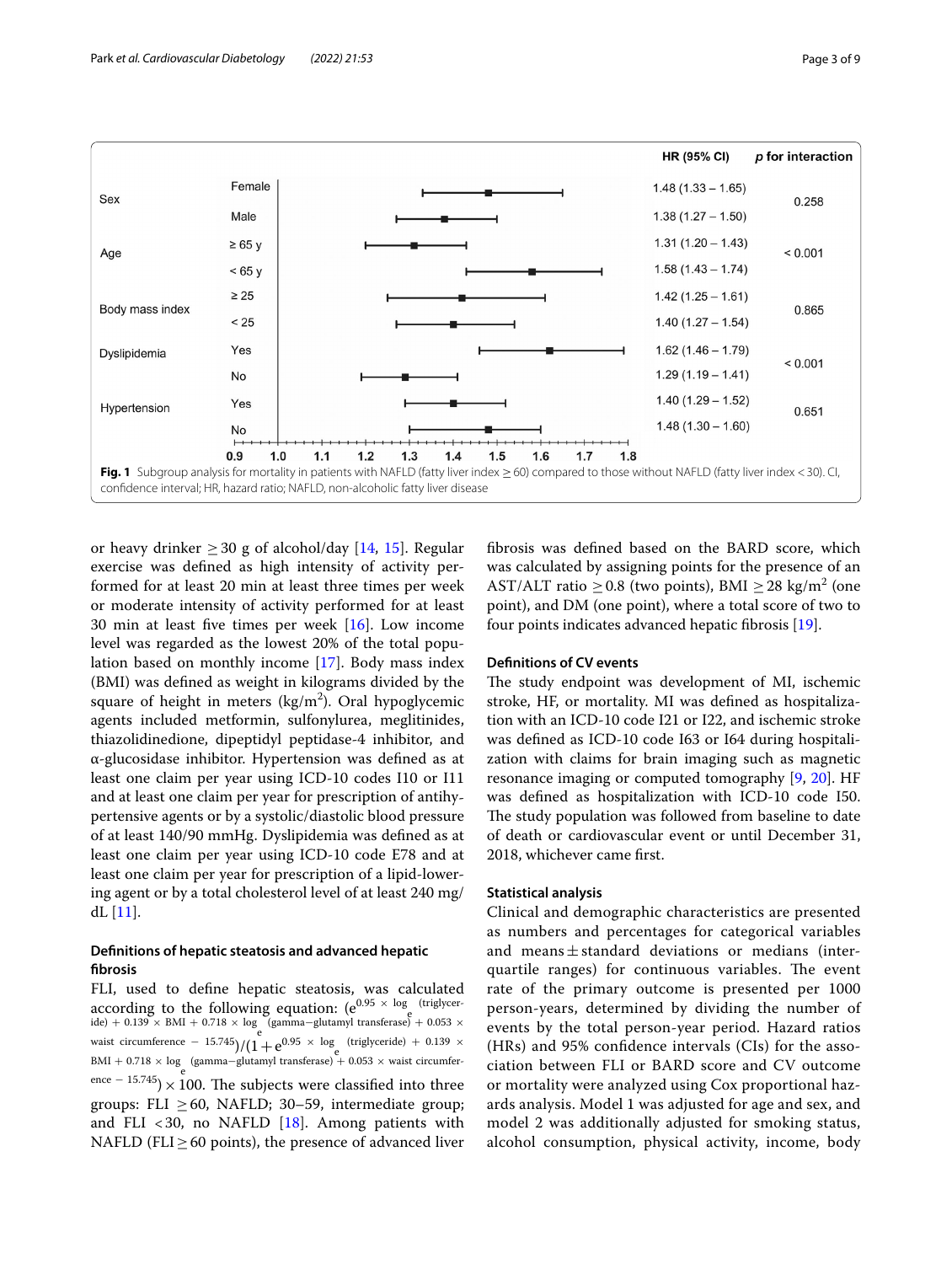weight, hypertension, dyslipidemia, fasting glucose, and number of oral hypoglycemic agents used. Stratifed analyses were performed according to age (< 65 years vs.  $\geq 65$  years), sex, BMI (< 25 kg/m<sup>2</sup> vs.  $\geq 25$  kg/m<sup>2</sup>), and the presence of hypertension or dyslipidemia, and interactions between subgroups were tested. Statistical signifcance was defned as a two-sided P value < 0.05. All statistical analyses were performed using SAS version 9.4 (SAS Institute, Inc.) and R version 3.2.4 (R Core Team) software.

# **Results**

# **Baseline characteristics of study population**

The baseline characteristics of a total of 139,633 patients with T2DM according to FLI cutoff value are summa-rized in Table [1](#page-3-0). The NAFLD group defined as FLI  $\geq$  60 consisted of 47,146 (34%) patients, the intermediate group defined as  $30 < FLI < 60$  consisted of 49,408 (35%) patients, and the no NAFLD group defned as FLI <30 consisted of 43,079 (31%) patients. The NAFLD patients were younger, more likely to be male and mild drinkers, and more likely to have higher baseline BMI, waist

<span id="page-3-0"></span>

| <b>Table 1</b> Baseline characteristics of the study population according to FLI score ( $n = 139,633$ ) |  |
|----------------------------------------------------------------------------------------------------------|--|
|----------------------------------------------------------------------------------------------------------|--|

|                                    | FLI < 30 ( $n = 43,079$ ) | $30 \leq$ FLI $<$ 60 (n = 49,408) | $FLI \ge 60 (n = 47,146)$ | p-value |
|------------------------------------|---------------------------|-----------------------------------|---------------------------|---------|
| Age (years)                        | $57.7 \pm 11.5$           | $57.0 \pm 10.7$                   | $52.8 \pm 11.0$           | < 0.001 |
| Men                                | 16,881 (39.2)             | 25,982 (52.6)                     | 31,982 (67.8)             | < 0.001 |
| Income level, lowest 20%           | 7743 (18.0)               | 8300 (16.8)                       | 7777 (16.5)               | < 0.001 |
| Smoking                            |                           |                                   |                           | < 0.001 |
| Never                              | 30,502 (70.8)             | 29,937 (60.6)                     | 22,349 (47.4)             |         |
| Former                             | 5218 (12.1)               | 8496 (17.2)                       | 9629 (20.4)               |         |
| Current                            | 7359 (17.1)               | 10,975 (22.2)                     | 15,168 (32.2)             |         |
| Mild drinker                       | 12,485 (29.0)             | 18,716 (37.9)                     | 24,271 (51.5)             | < 0.001 |
| Regular exercise                   | 7969 (18.5)               | 8675 (17.6)                       | 7118 (15.1)               | < 0.001 |
| Insulin user                       | 3487 (8.09)               | 2647 (5.36)                       | 2392 (5.07)               | < 0.001 |
| Oral hypoglycemic agent            |                           |                                   |                           | < 0.001 |
| None                               | 2140 (5.0)                | 1318 (2.7)                        | 1062(2.3)                 |         |
| Single                             | 28,684 (66.6)             | 33,250 (67.3)                     | 30,917 (65.6)             |         |
| Dual combination                   | 11,515(26.7)              | 14,103 (28.5)                     | 14,403 (30.6)             |         |
| Triple combination                 | 740 (1.7)                 | 737(1.5)                          | 764(1.6)                  |         |
| BMI ( $kg/m2$ )                    | $22.8 \pm 2.3$            | $25.3 \pm 2.3$                    | $28.1 \pm 3.4$            | < 0.001 |
| Waist circumference (cm)           |                           |                                   |                           |         |
| In men                             | $79.8 \pm 5.8$            | $86.0 \pm 5.2$                    | $92.6 \pm 8.2$            | < 0.001 |
| In women                           | $77.3 \pm 6.1$            | $84.8 \pm 5.8$                    | $92.8 \pm 9.7$            | < 0.001 |
| SBP (mmHg)                         | $126.2 \pm 16.3$          | $129.7 \pm 16.1$                  | $132.4 \pm 16.2$          | < 0.001 |
| DBP (mmHg)                         | $77.6 \pm 10.1$           | $80.1 \pm 10.2$                   | $82.7 \pm 10.7$           | < 0.001 |
| Fasting plasma glucose (mg/dl)     | $161.7 \pm 66.1$          | $165.2 \pm 61.5$                  | $169.0 \pm 59.6$          | < 0.001 |
| AST (IU/L)                         | 21.7 (21.6-21.8)          | 25.7 (25.6-25.8)                  | 33.6 (33.4-33.7)          | < 0.001 |
| ALT (IU/L)                         | 20.5 (20.5-20.6)          | 28.5 (28.4-28.6)                  | 41.6 (41.4-41.9)          | < 0.001 |
| GGT (IU/L)                         | 23.7 (23.6-23.8)          | 39.34 (39.2-39.6)                 | 71.7 (71.2-72.1)          | < 0.001 |
| Total cholesterol (mg/dl)          | $207.5 \pm 43.1$          | $216.8 \pm 44.8$                  | $225.0 \pm 52.4$          | < 0.001 |
| Triglycerides (mg/dl)              | 106.0 (105.6-106.5)       | 162.4 (161.7-163.0)               | 241.4 (240.2-242.5)       | < 0.001 |
| HDL-C (mg/dl)                      | $55.7 \pm 24.0$           | $51.8 \pm 23.5$                   | $50.0 \pm 54.3$           | < 0.001 |
| LDL-C (mg/dl)                      | $129.5 \pm 56.4$          | $131.0 \pm 53.2$                  | $124.1 \pm 92.1$          | < 0.001 |
| eGFR (ml/min/1.73 m <sup>2</sup> ) | $89.0 \pm 36.8$           | $87.0 \pm 32.1$                   | $87.8 \pm 39.5$           | < 0.001 |
| Hypertension                       | 18,227 (42.3)             | 25,616 (51.9)                     | 27,578 (58.5)             | < 0.001 |
| Dyslipidemia                       | 16,664 (38.7)             | 23,864 (48.3)                     | 26,085 (55.3)             | < 0.001 |

Continuous variables are expressed as mean $\pm$ standard deviation or median (interquartile range)

Categorical data are presented as frequencies and percentages

AST, alanine aminotransferase; ALT, aspartate aminotransferase; BMI, body mass index; DBP, diastolic blood pressure; eGFR, estimated glomerular fltration rate; FLI, fatty liver index; GGT, gamma-glutamyl transferase; HDL-C, high-density lipoprotein cholesterol; LDL-C, low-density lipoprotein cholesterol; SBP, systolic blood pressure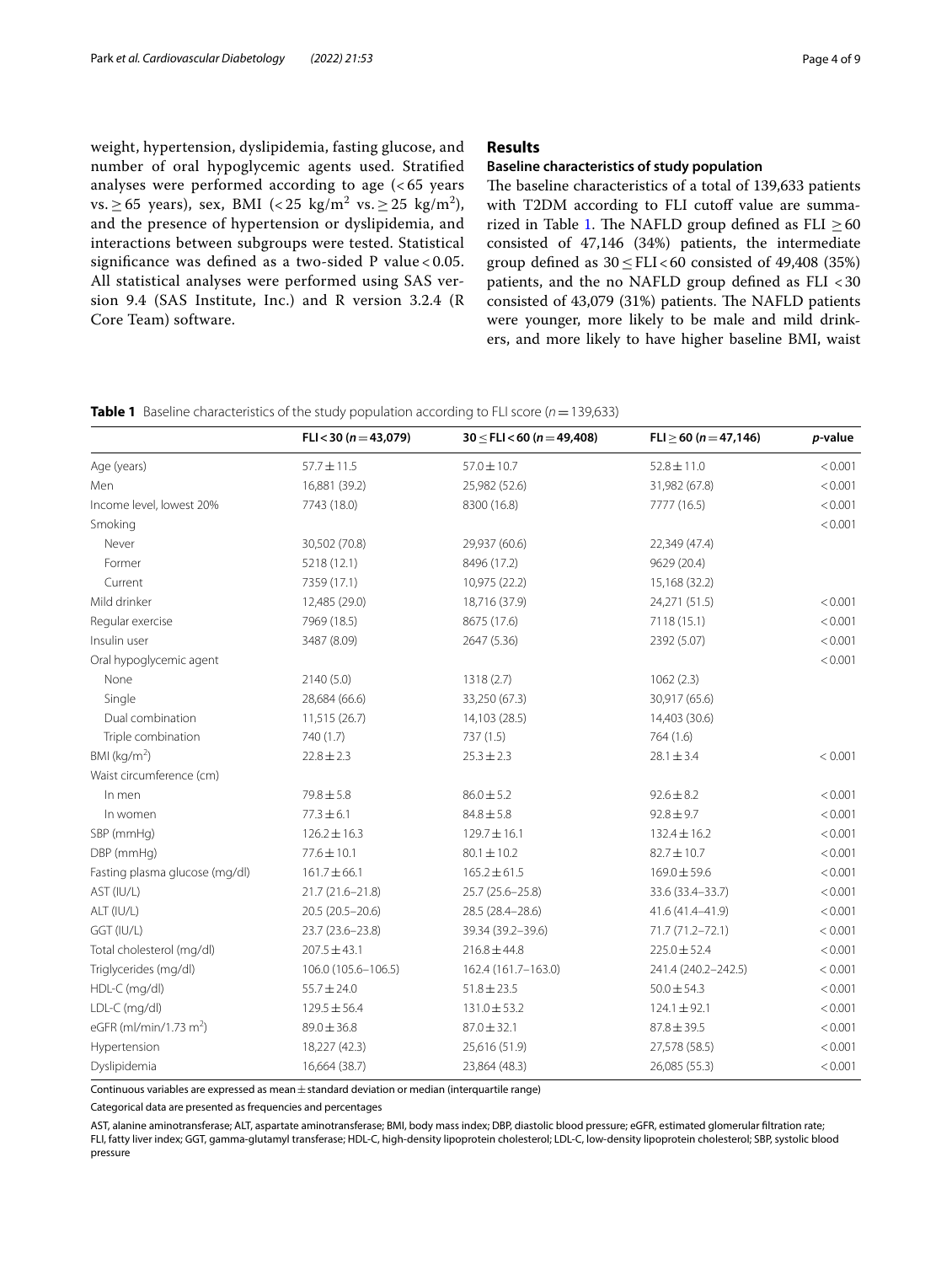circumference, systolic blood pressure (BP), diastolic BP, fasting glucose, AST, ALT, gamma-glutamyl transferase, and triglycerides. Hypertension and dyslipidemia were more frequent in the NAFLD group. Insulin users were most common in the group without NAFLD, while those who did not take oral hypoglycemic agents were least prevalent in this group.

# **Hepatic steatosis based on FLI and the CV outcomes and mortality**

During the median follow-up of 7.7 years, there were 3079 (2.2%) cases of MI, 4238 (3.0%) cases of ischemic stroke, 4303 (3.1%) cases of HF, and 8465 (6.1%) allcause deaths. Table [2](#page-4-0) shows the results of multivariate Cox regression analysis: hepatic steatosis ( $FLI \geq 60$ ) was associated with increased risk for development of MI (adjusted HR [aHR] 1.28, 95% CI [1.14–1.44]), ischemic stroke (1.41 [1.25–1.56]), heart failure (1.17 [1.07–1.26]), and mortality (1.41 [1.32–1.51]) after adjusting for age, sex, alcohol consumption, smoking, regular exercise, income status, body weight, hypertension, dyslipidemia, fasting glucose, and number of oral hypoglycemic agents used. There was a gradual association between higher FLI values and greater incidence of CV outcomes including myocardial infarction, ischemic stroke, heart failure, and mortality (all  $p$  for trends < 0.001).

# **Hepatic fbrosis based on BARD score and the CV outcomes and mortality**

Among 47,146 patients with hepatic steatosis (defned as FLI  $\geq$  60), 23,321 (49.0%) had advanced fibrosis (defined as  $BARD \geq 2$ ). There were 1071 (2.3%) cases of MI, 1307 (2.8%) cases of ischemic stroke, 1976 (4.2%) case of HF, and 2274 (4.8%) all-cause deaths in patients with NAFLD during the follow-up period. Compared to the group without NAFLD (FLI $<$ 60), the group with hepatic steatosis and without fibrosis (FLI $\geq$  60 and BARD < 2) and the group with both hepatic steatosis and fibrosis (FLI $\geq$ 60 and BARD $\geq$ 2) showed gradual increased risk for MI (aHR [95% CI], 1.26 [1.14–1.40]), ischemic stroke (1.26  $[1.15-1.37]$ , heart failure  $([1.22-1.41])$ , and all-cause mortality (1.48 [1.39–1.58]) in the fully-adjusted model (all  $p$  for trends < 0.001, Table [3\)](#page-5-0). The aHRs and 95% CIs for CVD and mortality according to BARD score in both

<span id="page-4-0"></span>**Table 2** Risk of myocardial infarction, stroke, heart failure, and mortality according to fatty liver index

|                       | Event | Incidence Rate <sup>a</sup><br><b>Duration (person-</b> |       | Hazard Ratio (95% CI) |                     |
|-----------------------|-------|---------------------------------------------------------|-------|-----------------------|---------------------|
|                       |       | years)                                                  |       | Model 1               | Model 2             |
| Myocardial infarction |       |                                                         |       |                       |                     |
| FLI < 30              | 898   | 325,568                                                 | 2.76  | $1$ (Ref)             | $1$ (Ref)           |
| $30 \leq$ FLI $<$ 60  | 1110  | 379,063                                                 | 2.93  | $1.05(0.96 - 1.14)$   | $1.08(0.99 - 1.19)$ |
| $FLI \geq 60$         | 1071  | 361,981                                                 | 2.96  | $1.21(1.10-1.33)$     | $1.28(1.14 - 1.44)$ |
| $P$ for trend         |       |                                                         |       | < 0.001               | < 0.001             |
| Stroke                |       |                                                         |       |                       |                     |
| FLI < 30              | 1305  | 324,031                                                 | 4.03  | $1$ (Ref)             | $1$ (Ref)           |
| $30 \leq$ FLI $<$ 60  | 1626  | 377,182                                                 | 4.31  | $1.10(1.03 - 1.19)$   | $1.22(1.13 - 1.33)$ |
| $FLI \geq 60$         | 1307  | 360,875                                                 | 3.62  | $1.17(1.08 - 1.26)$   | $1.41(1.28 - 1.56)$ |
| $P$ for trend         |       |                                                         |       | < 0.001               | < 0.001             |
| Heart failure         |       |                                                         |       |                       |                     |
| FLI < 30              | 2030  | 324,207                                                 | 6.26  | $1$ (Ref)             | $1$ (Ref)           |
| 30 < FLI < 60         | 2097  | 378,517                                                 | 5.54  | $0.92(0.86 - 0.97)$   | $0.93(0.87 - 0.99)$ |
| $FLI \geq 60$         | 1976  | 361,310                                                 | 5.47  | $1.16(1.09 - 1.24)$   | $1.17(1.07 - 1.26)$ |
| $P$ for trend         |       |                                                         |       | < 0.001               | < 0.001             |
| Mortality             |       |                                                         |       |                       |                     |
| FLI < 30              | 3369  | 328,244                                                 | 10.26 | $1$ (Ref)             | $1$ (Ref)           |
| 30 < FLI < 60         | 2822  | 382,618                                                 | 7.38  | $0.74(0.70 - 0.78)$   | $1.02(0.96 - 1.07)$ |
| $FLI \geq 60$         | 2274  | 365,317                                                 | 6.22  | $0.81(0.77 - 0.86)$   | $1.41(1.32 - 1.51)$ |
| $P$ for trend         |       |                                                         |       | < 0.001               | < 0.001             |

Model 1: Adjusted for age and sex

Model 2: Adjusted for age, sex, smoking status, alcohol consumption, regular exercise, income, body weight, hypertension, dyslipidemia, fasting glucose, and number of oral hypoglycemic agents used

CI, confdence interval; FLI, fatty liver index

<sup>a</sup> Incidence per 1000 person-years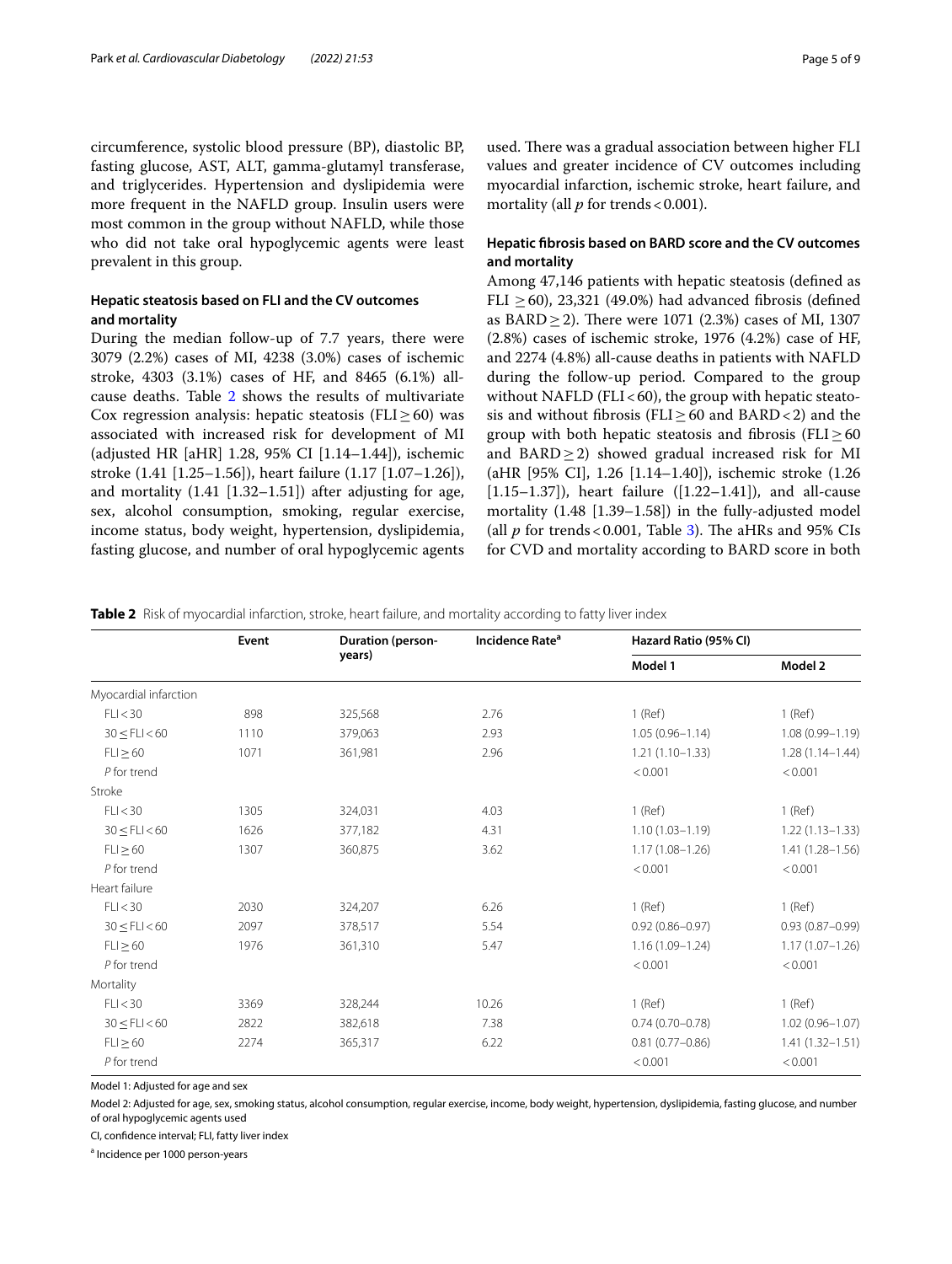|                               | Event | <b>Duration (person-</b> | Incidence Rate <sup>a</sup> | Hazard Ratio (95% CI) |                     |
|-------------------------------|-------|--------------------------|-----------------------------|-----------------------|---------------------|
|                               |       | years)                   |                             | Model 1               | Model 2             |
| Myocardial infarction         |       |                          |                             |                       |                     |
| FLI < 60                      | 2008  | 704,631                  | 2.85                        | $1$ (Ref)             | $1$ (Ref)           |
| $FLI \geq 60$ , BARD < 2      | 457   | 184,258                  | 2.48                        | $1.13(1.02 - 1.26)$   | $1.13(1.00 - 1.27)$ |
| $FLI \geq 60$ , BARD $\geq 2$ | 614   | 177,722                  | 3.45                        | $1.21(1.11 - 1.33)$   | $1.26(1.14 - 1.40)$ |
| $P$ for trend                 |       |                          |                             | < 0.001               | < 0.001             |
| Stroke                        |       |                          |                             |                       |                     |
| FLI < 60                      | 2931  | 701,213                  | 4.18                        | $1$ (Ref)             | $1$ (Ref)           |
| $FLI \geq 60$ , BARD < 2      | 490   | 184,039                  | 2.66                        | $1.02(0.92 - 1.12)$   | $1.13(1.01 - 1.26)$ |
| $FLI \geq 60$ , BARD $\geq 2$ | 817   | 176,836                  | 4.62                        | $1.16(1.07 - 1.25)$   | $1.26(1.15 - 1.37)$ |
| $P$ for trend                 |       |                          |                             | < 0.001               | < 0.001             |
| Heart failure                 |       |                          |                             |                       |                     |
| FLI < 60                      | 4127  | 702,724                  | 5.87                        | $1$ (Ref)             | $1$ (Ref)           |
| $FLI \geq 60$ , BARD < 2      | 724   | 184,297                  | 3.93                        | $1.11(1.02 - 1.20)$   | $1.10(1.01 - 1.21)$ |
| $FLI \geq 60$ , BARD $\geq 2$ | 1252  | 177,013                  | 7.07                        | $1.29$ $1.21 - 1.38$  | $1.31(1.22 - 1.41)$ |
| $P$ for trend                 |       |                          |                             | < 0.001               | < 0.001             |
| Mortality                     |       |                          |                             |                       |                     |
| FLI < 60                      | 6191  | 710,862                  | 8.71                        | $1$ (Ref)             | $1$ (Ref)           |
| $FLI \geq 60$ , BARD < 2      | 741   | 185,750                  | 3.99                        | $0.81(0.75 - 0.87)$   | $1.22(1.23 - 1.33)$ |
| $FLI \geq 60$ , BARD $\geq 2$ | 1533  | 179,567                  | 8.54                        | $1.03(0.97 - 1.09)$   | 1.48 (1.39-1.58)    |
| $P$ for trend                 |       |                          |                             | 0.736                 | < 0.001             |

<span id="page-5-0"></span>**Table 3** Risk of myocardial infarction, stroke, heart failure, and mortality according to BARD score in patients with fatty liver index (FLI)  $\geq$  60 compared to FLI $<$  60

Model 1: Adjusted for age and sex

Model 2: Adjusted for age, sex, smoking status, alcohol consumption, regular exercise, income, body weight, hypertension, dyslipidemia, fasting glucose, and number of oral hypoglycemic agents used

CI, confdence interval

<sup>a</sup> Incidence per 1000 person-years

FLI <60 and FLI  $\geq$  60 compared to FLI <60 and BARD <2 are presented in electronic supplementary material [ESM] Table [1.](#page-3-0) The aHRs and 95% CIs for CVD and mortality the group with advanced fibrosis ( $\text{BARD} \geq 2$ ) compared to those with BARD <2 in FLI  $\geq$  60 are indicated in electronic supplementary material [ESM] Table [2.](#page-4-0)

### **Subgroup analysis**

We conducted subgroup analyses stratifed by age, sex, BMI, hypertension, and dyslipidemia. The aHR and 95% CI values for all-cause death in NAFLD (FLI $\geq$ 60) compared to those without NAFLD (FLI $<$ 30) according to these subgroups are presented in Fig. [1](#page-2-0). In subgroup analyses, the positive association between NAFLD and all-cause mortality was consistent, but there was an interaction between the age and dyslipidemia subgroups. In addition, subgroup analyses for MI, stroke, and HF are shown in electronic supplementary material [ESM] Table [3](#page-5-0). NAFLD showed a positive association with MI and stroke in all subgroups analyzed. NAFLD was associated with HF in subgroups stratifed by age, hypertension, and dyslipidemia. In the group with  $BMI < 25$  kg/

 $m<sup>2</sup>$ , although the association of NAFLD with heart failure was slightly attenuated, there was no interaction between the two groups. However, in subgroup analysis stratifed by sex, the association between NAFLD and heart failure was signifcant only in the female subgroup.

# **Discussion**

In this population-based longitudinal study with a median follow-up period of eight years, hepatic steatosis assessed by FLI was associated with increased risk of MI, ischemic stroke, HF, and mortality in newly diagnosed T2DM. Moreover, we demonstrated that advanced hepatic fbrosis assessed by BARD score was signifcantly associated with increased risk of CV outcomes and mortality in patients with new-onset T2DM. These associations remained significant after adjusting for other covariates such as body weight, hypertension, dyslipidemia, and number of oral hypoglycemic agents used. To our knowledge, this is the frst cohort study to evaluate the longitudinal associations between hepatic steatosis and/or fbrosis and risk of CVD and mortality in new-onset T2DM.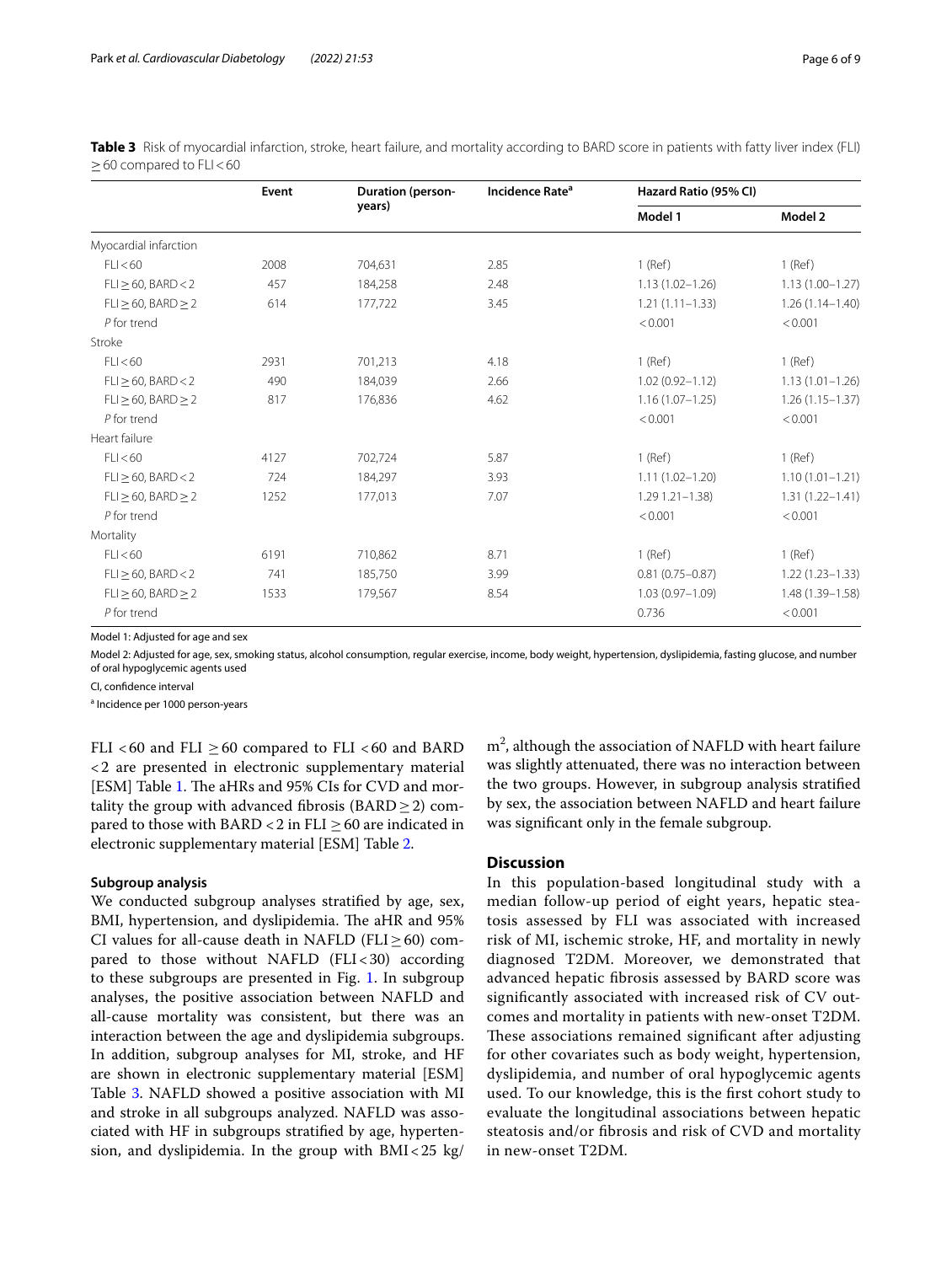NAFLD is considered a CV risk factor independent of established atherosclerotic risk factors and features of metabolic syndrome, and CVD in NAFLD is a leading cause of death  $[3, 7, 8, 21]$  $[3, 7, 8, 21]$  $[3, 7, 8, 21]$  $[3, 7, 8, 21]$  $[3, 7, 8, 21]$  $[3, 7, 8, 21]$  $[3, 7, 8, 21]$  $[3, 7, 8, 21]$ . The mechanism linking NAFLD and CVD is explained by insulin resistance, oxidative stress, infammation, endothelial dysfunction, and altered lipid metabolism [\[2](#page-7-1), [7,](#page-8-13) [22\]](#page-8-15). The majority of studies evaluating NAFLD and CVD has included subjects from the general population, encompassing individuals with or without diabetes, not focusing on patients with diabetes. Therefore, few studies have demonstrated the risk of CVD that NAFLD poses in patients with diabetes. One observational study reported the association between NAFLD diagnosed by ultrasonography (US) and CVD including MI, ischemic stroke, and CV death in 2103 T2DM patients [\[23](#page-8-16)]. Another reported that US-confrmed hepatic steatosis and biomarker-based hepatic fbrosis increased the progression of carotid atherosclerosis in 1120 T2DM patients [\[24\]](#page-8-17). However, these studies are based on a single center and small population with diabetes duration of longer than fve years or 10 years. In contrast, our study targeted newly diagnosed T2DM to minimize the impact of diabetes, which is the strong and potential CV risk factor in evaluating the association between NAFLD and CVD in T2DM; therefore, we demonstrated that NAFLD could contribute additional cardiovascular risk in T2DM. In addition, we used the FLI as a well-established prediction model for hepatic steatosis; therefore, we identifed the associations between hepatic steatosis and CVD and mortality in a large nationwide population. T2DM is more susceptible to advanced hepatic fbrosis, and hepatic fbrosis increased CV risk in patients with hepatic steatosis [[25\]](#page-8-18). Our study also showed that advanced hepatic fbrosis, defned by a BARD score of at least two points, was associated with increased risk for CVD and mortality among new-onset T2DM patients with NAFLD. This means that presence of not only steatosis, but also fbrosis was progressively associated with CVD and mortality in new-onset T2DM. Because our entire study population had diabetes, the presence of additional components, either  $\text{BMI} \geq 28 \text{ kg/m}^2 \text{ or } \text{AST/ALT}$ ratio  $\geq$  0.8, determined the presence of hepatic fibrosis. However, the association between hepatic fbrosis assessed by BARD score and HF and mortality in newonset T2DM was not diferent compared to our previous study of the general population [[10\]](#page-8-2). In this line, we found that hepatic steatosis and/or fbrosis are associated not only with HF and mortality, but also with MI and ischemic stroke in new-onset T2DM.

Obesity and insulin resistance play a crucial pathogenic role in both NAFLD and T2DM; therefore, an improvement in one can afect outcomes of the other. Although there are no specifc FDA-approved drug options available for treatment for NAFLD or steatohepatitis, and a lifestyle change toward healthy diet and physical activity is crucial and fundamental for management of NAFLD as well as T2DM, the importance of assessment for NAFLD at diagnosis of T2DM has been underestimated. Relative to lifestyle modifcation, pharmacologic treatment for diabetes is more powerful, and some antidiabetes medication showed additional benefcial efects on resolution of hepatic fat accumulation and reduction of risk factors associated with CVD when added to lifestyle modifcation [[26\]](#page-8-19). Treatment with pioglitazone, one of the thiazolidinediones, for 18 months in patients with prediabetes or T2DM led to marked improvement in hepatic steatosis, infammation, and ballooning and reduced hepatic fbrosis progression compared to the placebo group [\[27\]](#page-8-20). Of note, the placebo group showed a relatively high rate of hepatic fbrosis within 3 years, consistent with a previous study that reported that NAFLD could progress to NASH within 5 years, especially if metabolic risk factors deteriorate  $[28]$  $[28]$ . In addition, treatment with sodium-glucose cotransporter 2 (SGLT-2) inhibitors such as dapaglifozin or empaglifozin was reported to reduce liver fat content in T2DM [[29,](#page-8-22) [30](#page-8-23)]. CVD is a major diabetic complication and the leading cause of mortality in patients with diabetes. Therefore, it has been recommended that proactive pharmacologic therapy is necessary for diabetes management in patients with diabetes combined with advanced liver disease or in highrisk groups for hepatic disease progression [\[31\]](#page-8-24). In line with our study, in terms of risk stratifcation for CVD outcomes, determining the presence of hepatic steatosis and/or fbrosis assessed by FLI or BARD score might have an additive role for management of new-onset T2DM.

The strength of this study is its longitudinal and large population-based characteristics over a median followup of 8 years. In addition, it is the frst to evaluate the associations between hepatic steatosis and/or fbrosis using well-validated prediction models and CVD and mortality in new-onset T2DM patients who are known to be susceptible to adverse hepatic and CVD outcomes. While a few other studies have evaluated the associations between NAFLD and CVD in T2DM patients included as a subset of their study populations, our large-scale longitudinal study difered in that it: (1) included only newly-diagnosed T2DM patients to evaluate the causal relationships of NAFLD, and (2) considered including oral hypoglycemic agents as a covariate in multivariate analysis. Therefore, we demonstrated that NAFLD itself could contribute additional cardiovascular risk in such patients. However, this study has several limitations.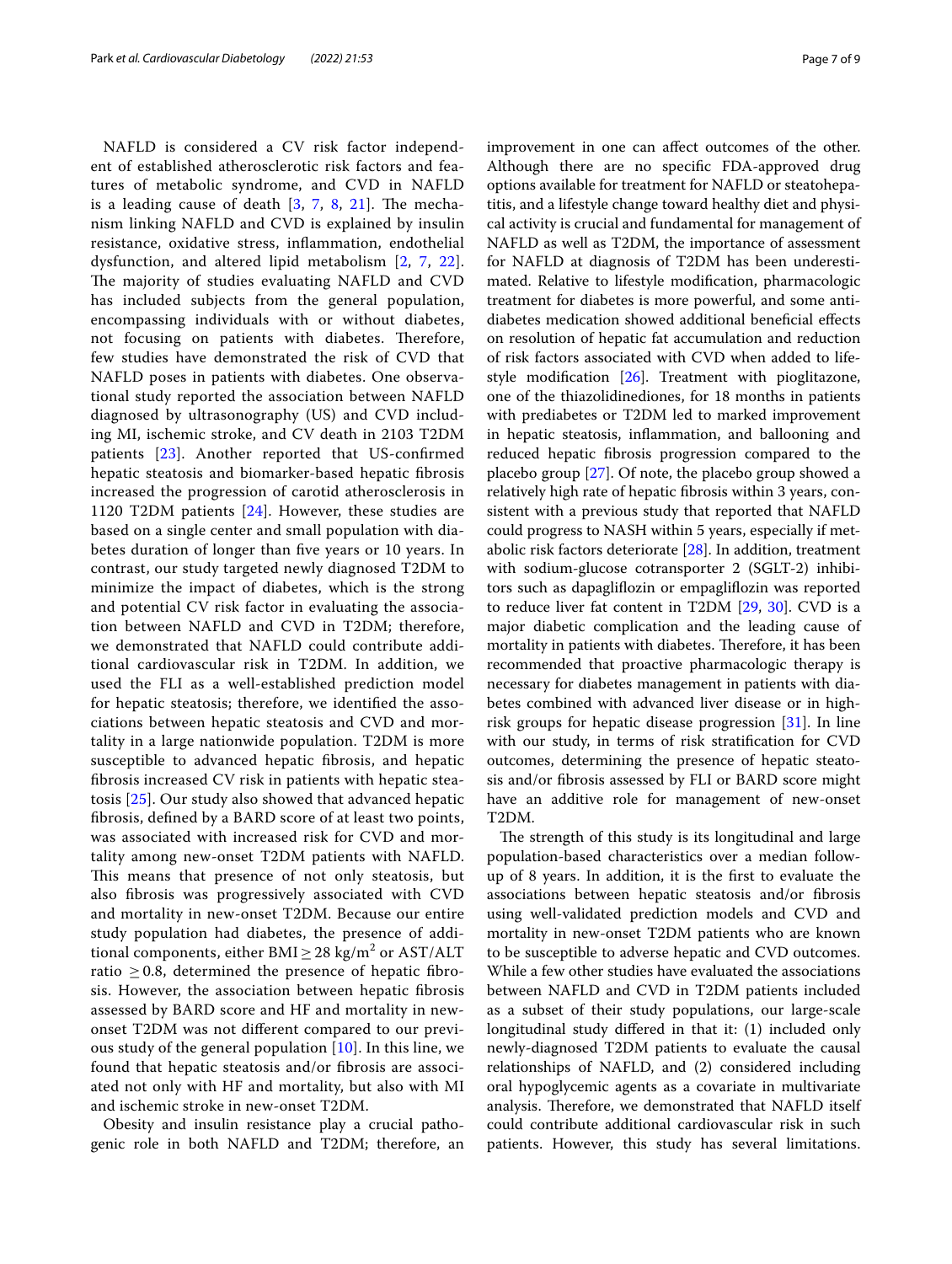First, we used a biochemical scoring model in the diagnosis of hepatic steatosis and/or fbrosis rather than liver biopsy, which is considered as the gold-standard for diagnosis, or imaging such as ultrasonography, due to the lack of the data. Therefore, we could not determine the correlation of FLI or BARD with the extent of hepatic steatosis or fibrosis on ultrasonography. The Korean NHIS database did not include platelet count or albumin level, so we could not evaluate other fbrosis scores such as FIB-4 or the NAFLD fbrosis score. However, because FLI and BARD score are well validated worldwide [[18,](#page-8-10) [19](#page-8-11), [32,](#page-8-25) [33](#page-8-26)], and the association between FLI or BARD score and CV outcomes in the general population has been reported in several studies [\[9](#page-8-1), [10](#page-8-2)], these prediction models could be also used in prediction of the risk for CVD in our study population. Second, CVD diagnosis based on ICD-10 codes might be under- or over-estimated. Third, any change in the oral hypoglycemic agents used during the follow-up period could not be considered. Fourth, hemoglobin A1c was not available in the NHIS database, and we could not assess diabetes control in the study population. Fifth, our study included only a Korean population, limiting generalization to other ethnic groups.

# **Conclusion**

In conclusion, advanced liver fbrosis assessed by BARD score as well as hepatic steatosis assessed by FLI were associated with increased risk of MI, ischemic stroke, HF, and mortality in new-onset T2DM. This study offers compelling evidence that not only hepatic steatosis but also advanced liver fbrosis should be assessed and closely monitored from the time of diagnosis of diabetes. Because proactive interventions such as healthy diet, physical activity, and pharmacotherapy may halt or reverse steatosis or advanced fbrosis and then CVD or mortality can also be prevented. This study gives strength to this hypothesis, and further investigation is needed in the future study.

#### **Abbreviations**

BMI: Body mass index; CI: Confdence interval; CVD: Cardiovascular disease; FLI: Fatty liver index; HF: Heart failure; HR: Hazard ratio; NAFLD: Nonalcoholic fatty liver disease; MI: Myocardial infarction.

# **Supplementary Information**

The online version contains supplementary material available at [https://doi.](https://doi.org/10.1186/s12933-022-01483-y) [org/10.1186/s12933-022-01483-y.](https://doi.org/10.1186/s12933-022-01483-y)

**Additional fle 1: Table S1.** Risk of myocardial infarction, stroke, heart failure, and mortality according to FLI and BARD score in both FLI<60 and FLI≥60. **Table S2.** Risk of myocardial infarction, stroke, heart failure, and mortality according to BARD score in patients with fatty liver index (FLI)≥60. **Table S3.** Subgroup analysis for myocardial infarction, heart failure, and stroke in patients with fatty liver index≥60 compared to fatty liver index < 30. Figure S1. Study flow.

### **Acknowledgements**

Not applicable.

### **Authors' contributions**

JP and GK designed the study and contributed to the data management, results interpretation, drafting and revision of the manuscript. B-SK and K-DH analyzed the data and provided statistical advice. SYK, SHP, Y-BL, and S-MJ provided critical comments on the study. JHK is the guarantor of this work and, as such, had full access to all the data in the study and takes responsibility for the integrity of data and the accuracy of data analysis. All authors read and approved the fnal manuscript.

**Funding**

Not applicable.

#### **Availability of data and materials**

The data that support the fndings of this study are available form Korean National Health Insurance Service (KNHIS), but restrictions apply to their avail‑ ability. However, data are available from the authors upon reasonable request and with permission from the KNHIS.

### **Declarations**

#### **Ethics approval and consent to participate**

The Institutional Review Board (IRB) of Samsung Medical Center approved this study (Approval No. SMC 2021-09-102). An informed consent exemption was granted by the IRB because all data provided by the NHIS to researchers were de-identifed.

#### **Consent for publication**

Not applicable.

#### **Competing interests**

The authors have no competing interests to declare.

#### **Author details**

<sup>1</sup> Division of Endocrinology and Metabolism, Department of Medicine, Samsung Medical Center, Sungkyunkwan University School of Medicine, 81, Irwon-ro, Gangnam-gu, Seoul 06351, Republic of Korea. <sup>2</sup> Department of Statistics and Actuarial Science, Soongsil University, 369 Sangdo‑ro, Dongjak‑gu, Seoul 06978, Republic of Korea.<sup>3</sup> Department of Clinical Research Design and Evaluation, Samsung Advanced Institute for Health Sciences and Technology, Seoul, Republic of Korea.

### Received: 10 January 2022 Accepted: 18 February 2022 Published online: 16 April 2022

#### **References**

- <span id="page-7-0"></span>1. Targher G, Corey KE, Byrne CD, Roden M. The complex link between NAFLD and type 2 diabetes mellitus—mechanisms and treatments. Nat Rev Gastroenterol Hepatol. 2021;18(9):599–612.
- <span id="page-7-1"></span>2. Lee YH, Cho Y, Lee BW, Park CY, Lee DH, Cha BS, et al. Nonalcoholic fatty liver disease in diabetes. Part I: epidemiology and diagnosis. Diabetes Metab J. 2019;43(1):31–45.
- <span id="page-7-2"></span>3. Zhou YY, Zhou XD, Wu SJ, Hu XQ, Tang B, Poucke SV, et al. Synergistic increase in cardiovascular risk in diabetes mellitus with nonalcoholic fatty liver disease: a meta-analysis. Eur J Gastroenterol Hepatol. 2018;30(6):631–6.
- <span id="page-7-3"></span>4. Hazlehurst JM, Woods C, Marjot T, Cobbold JF, Tomlinson JW. Non-alcoholic fatty liver disease and diabetes. Metabolism. 2016;65(8):1096–108.
- <span id="page-7-4"></span>5. European Association for the Study of the Liver (EASL), European Association for the Study of Diabetes (EASD), European Association for the Study of Obesity (EASO). EASL-EASD-EASO clinical practice guidelines for the management of non-alcoholic fatty liver disease. J Hepatol. 2016;64(6):1388–402.
- <span id="page-7-5"></span>6. Targher G, Byrne CD, Tilg H. NAFLD and increased risk of cardiovascular disease: clinical associations, pathophysiological mechanisms and phar‑ macological implications. Gut. 2020;69(9):1691–705.